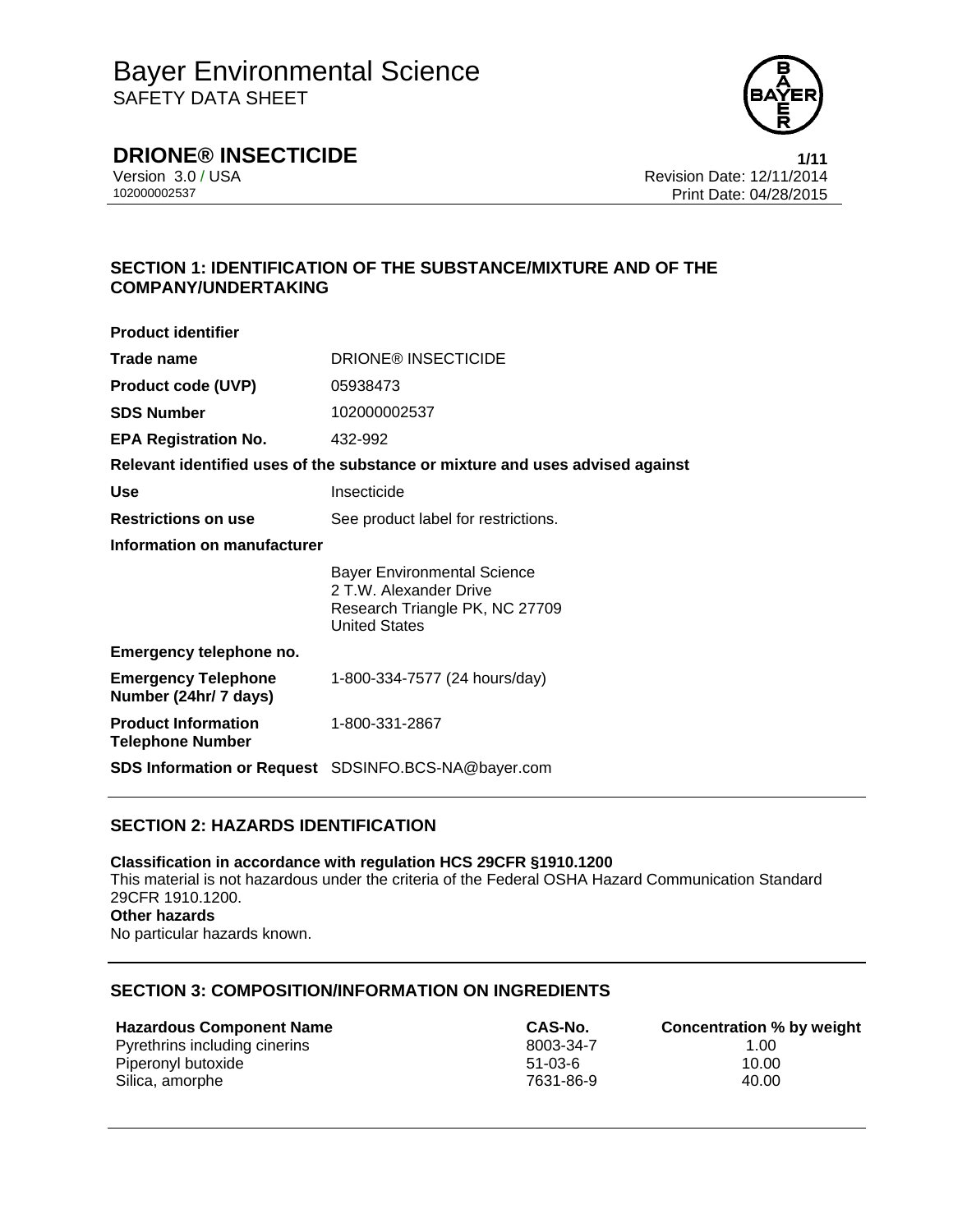

# **DRIONE® INSECTICIDE**<br>Version 3.0 / USA **2/11**<br>Revision Date: 12/11/2014

Version 3.0 / USA **Revision Date: 12/11/2014**<br>102000002537 Print Date: 04/28/2015 Print Date: 04/28/2015

## **SECTION 4: FIRST AID MEASURES**

| <b>Description of first aid measures</b>                                   |                                                                                                                                                                                                                                                                                                           |  |  |
|----------------------------------------------------------------------------|-----------------------------------------------------------------------------------------------------------------------------------------------------------------------------------------------------------------------------------------------------------------------------------------------------------|--|--|
| <b>General advice</b>                                                      | When possible, have the product container or label with you when<br>calling a poison control center or doctor or going for treatment.                                                                                                                                                                     |  |  |
| <b>Inhalation</b>                                                          | Move to fresh air. If person is not breathing, call 911 or an ambulance,<br>then give artificial respiration, preferably mouth-to-mouth if possible. Call<br>a physician or poison control center immediately.                                                                                            |  |  |
| <b>Skin contact</b>                                                        | Take off contaminated clothing and shoes immediately. Wash off<br>immediately with plenty of water for at least 15 minutes. Call a physician<br>or poison control center immediately.                                                                                                                     |  |  |
| Eye contact                                                                | Hold eye open and rinse slowly and gently with water for 15-20 minutes.<br>Remove contact lenses, if present, after the first 5 minutes, then<br>continue rinsing eye. Call a physician or poison control center<br>immediately.                                                                          |  |  |
| Ingestion                                                                  | Call a physician or poison control center immediately. Rinse out mouth<br>and give water in small sips to drink. DO NOT induce vomiting unless<br>directed to do so by a physician or poison control center. Never give<br>anything by mouth to an unconscious person. Do not leave victim<br>unattended. |  |  |
|                                                                            | Most important symptoms and effects, both acute and delayed                                                                                                                                                                                                                                               |  |  |
| <b>Symptoms</b>                                                            | Ingestion may cause gastrointestinal irritation, nausea, vomiting and<br>diarrhoea., Ingestion of larger amounts may cause defects to the central<br>nervous system (e.g. dizziness, headache).                                                                                                           |  |  |
| Indication of any immediate medical attention and special treatment needed |                                                                                                                                                                                                                                                                                                           |  |  |
| <b>Risks</b>                                                               | Contains hydrocarbon solvents. May pose an aspiration pneumonia<br>hazard.                                                                                                                                                                                                                                |  |  |
| <b>Treatment</b>                                                           | Appropriate supportive and symptomatic treatment as indicated by the<br>patient's condition is recommended. There is no specific antidote.                                                                                                                                                                |  |  |

## **SECTION 5: FIREFIGHTING MEASURES**

| <b>Extinguishing media</b> |                                                 |
|----------------------------|-------------------------------------------------|
| <b>Suitable</b>            | Carbon dioxide (CO2), Dry chemical, Foam, Water |
| <b>Unsuitable</b>          | None known.                                     |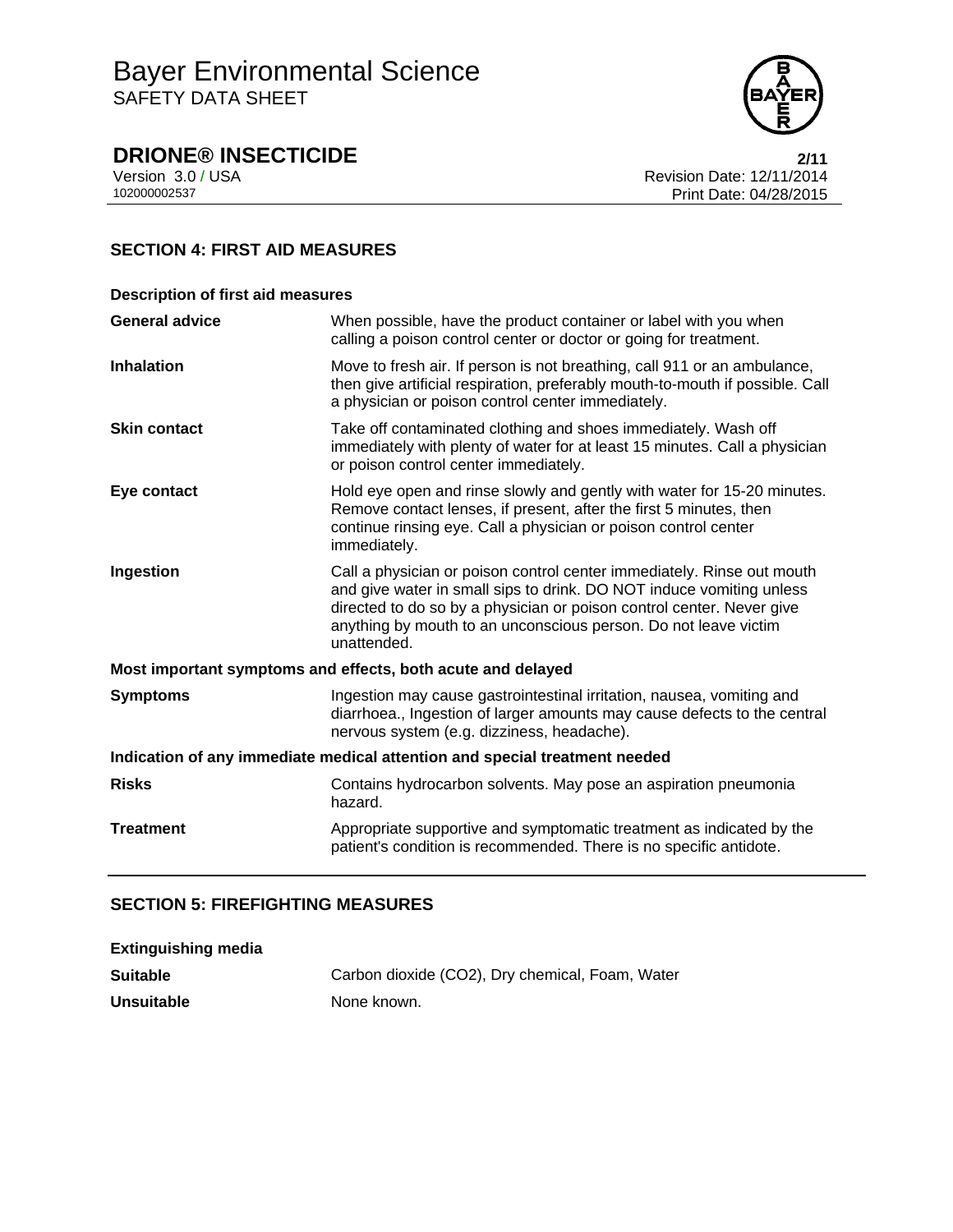

**DRIONE® INSECTICIDE**<br>Version 3.0 / USA **12/11/2014** 

Version 3.0 / USA Revision Date: 12/11/2014<br>10200002537 Print Date: 04/28/2015 Print Date: 04/28/2015

| Special hazards arising<br>from the substance or<br>mixture<br><b>Advice for firefighters</b> | Dangerous gases are evolved in the event of a fire.                                                                                                                                          |
|-----------------------------------------------------------------------------------------------|----------------------------------------------------------------------------------------------------------------------------------------------------------------------------------------------|
|                                                                                               |                                                                                                                                                                                              |
| <b>Special protective</b><br>equipment for fire-fighters                                      | Firefighters should wear NIOSH approved self-contained breathing<br>apparatus and full protective clothing. In the event of fire and/or<br>explosion do not breathe fumes.                   |
| <b>Further information</b>                                                                    | Keep out of smoke. Fight fire from upwind position. Cool closed<br>containers exposed to fire with water spray. Do not allow run-off from<br>fire fighting to enter drains or water courses. |
| <b>Flash point</b>                                                                            | not applicable                                                                                                                                                                               |
| <b>Autoignition temperature</b>                                                               | no data available                                                                                                                                                                            |
| <b>Lower explosion limit</b>                                                                  | not applicable                                                                                                                                                                               |
| <b>Upper explosion limit</b>                                                                  | not applicable                                                                                                                                                                               |
| <b>Explosivity</b>                                                                            | no data available                                                                                                                                                                            |
| Dust explosion class                                                                          | no data available                                                                                                                                                                            |

## **SECTION 6: ACCIDENTAL RELEASE MEASURES**

#### **Personal precautions, protective equipment and emergency procedures**

| <b>Precautions</b>                                    | Remove all sources of ignition. Keep unauthorized people away.<br>Isolate hazard area. Avoid contact with spilled product or contaminated<br>surfaces.                                            |  |  |  |
|-------------------------------------------------------|---------------------------------------------------------------------------------------------------------------------------------------------------------------------------------------------------|--|--|--|
| Methods and materials for containment and cleaning up |                                                                                                                                                                                                   |  |  |  |
| Methods for cleaning up                               | Avoid dust formation. Sweep up or vacuum up spillage and collect in<br>suitable container for disposal. Clean contaminated floors and objects<br>thoroughly, observing environmental regulations. |  |  |  |
| <b>Additional advice</b>                              | Use personal protective equipment. Do not allow to enter soil,<br>waterways or waste water canal.                                                                                                 |  |  |  |
| Reference to other sections                           | Information regarding safe handling, see section 7.<br>Information regarding personal protective equipment, see section 8.<br>Information regarding waste disposal, see section 13.               |  |  |  |

### **SECTION 7: HANDLING AND STORAGE**

#### **Precautions for safe handling**

| Advice on safe handling | Maintain exposure levels below the exposure limit through the use of  |
|-------------------------|-----------------------------------------------------------------------|
|                         | general and local exhaust ventilation. Handle and open container in a |
|                         | manner as to prevent spillage.                                        |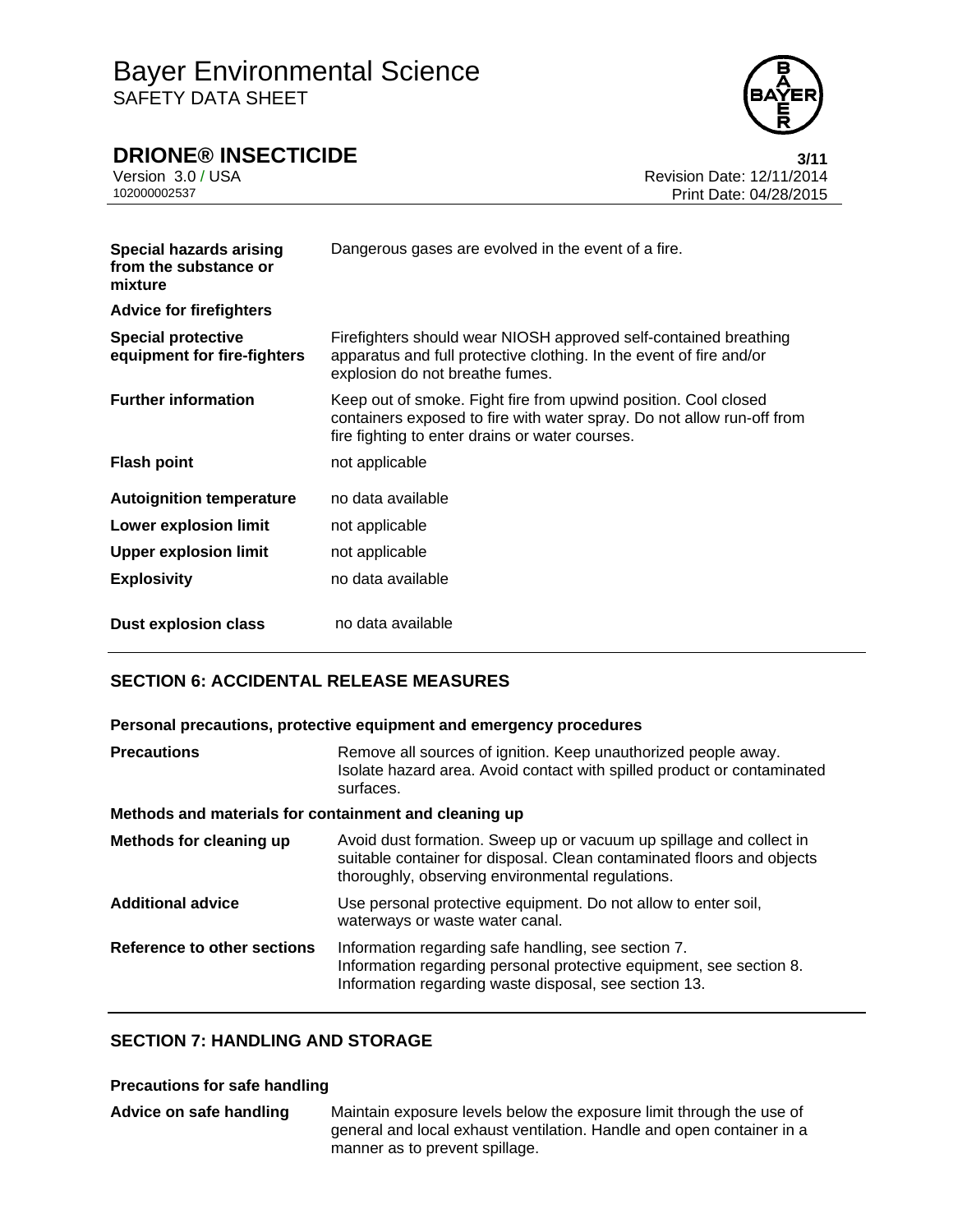

# **DRIONE® INSECTICIDE**<br>Version 3.0 / USA **4/11**<br>Revision Date: 12/11/2014

Version 3.0 / USA **Revision Date: 12/11/2014**<br>102000002537 Print Date: 04/28/2015 Print Date: 04/28/2015

| <b>Advice on protection</b><br>against fire and explosion | Take measures to prevent the build up of electrostatic charge.                                                                                                                                                                                                                                                                                                                                                                                |
|-----------------------------------------------------------|-----------------------------------------------------------------------------------------------------------------------------------------------------------------------------------------------------------------------------------------------------------------------------------------------------------------------------------------------------------------------------------------------------------------------------------------------|
| <b>Hygiene measures</b>                                   | Wash hands thoroughly with soap and water after handling and before<br>eating, drinking, chewing gum, using tobacco, using the toilet or<br>applying cosmetics.<br>Remove Personal Protective Equipment (PPE) immediately after<br>handling this product. Before removing gloves clean them with soap and<br>water. Remove soiled clothing immediately and clean thoroughly before<br>using again. Wash thoroughly and put on clean clothing. |
|                                                           | Conditions for safe storage, including any incompatibilities                                                                                                                                                                                                                                                                                                                                                                                  |
| <b>Requirements for storage</b><br>areas and containers   | Store in a cool, dry place and in such a manner as to prevent cross<br>contamination with other crop protection products, fertilizers, food, and<br>feed. Store in original container and out of the reach of children,<br>preferably in a locked storage area.                                                                                                                                                                               |

## **SECTION 8: EXPOSURE CONTROLS/PERSONAL PROTECTION**

#### **Control parameters**

| <b>Components</b>                 | <b>CAS-No.</b> | Control parameters              | <b>Update</b> | <b>Basis</b>       |
|-----------------------------------|----------------|---------------------------------|---------------|--------------------|
| Pyrethrins including cinerins     | 8003-34-7      | $5$ mg/m $3$<br>(TWA)           |               | OES BCS*           |
| Pyrethrins including cinerins     | 8003-34-7      | $5$ mg/m $3$<br>(TWA)           | 02 2012       | <b>ACGIH</b>       |
| Pyrethrins including cinerins     | 8003-34-7      | $5 \text{ mg/m}$ 3<br>(REL)     | 2010          | <b>NIOSH</b>       |
| Pyrethrins including cinerins     | 8003-34-7      | $5 \text{ mg/m}$ 3<br>(PEL)     | 02 2006       | OSHA <sub>Z1</sub> |
| Pyrethrins including cinerins     | 8003-34-7      | $5$ mg/m $3$<br>(TWA)           | 1989          | OSHA Z1A           |
| Pyrethrins including cinerins     | 8003-34-7      | $5 \text{ mg/m}$ 3<br>(TWA)     | 06 2008       | TN OEL             |
| Pyrethrins including cinerins     | 8003-34-7      | 50ug/m3<br>(ST ESL)             | 07 2011       | <b>TX ESL</b>      |
| Pyrethrins including cinerins     | 8003-34-7      | 5ug/m3<br>(AN ESL)              | 07 2011       | <b>TX ESL</b>      |
| Pyrethrins including cinerins     | 8003-34-7      | $5$ mg/m $3$<br>(TWA PEL)       | 08 2010       | US CA OEL          |
| Piperonyl butoxide                | $51 - 03 - 6$  | 500 ppm<br>(TWA)                |               | OES BCS*           |
| Silica, amorphe                   | 7631-86-9      | $6$ mg/m $3$<br>(REL)           | 2010          | <b>NIOSH</b>       |
| Silica, amorphe<br>(Particulate.) | 7631-86-9      | $27$ ug/m $3$<br>(ST ESL)       | 02 2013       | <b>TX ESL</b>      |
| Silica, amorphe<br>(Particulate.) | 7631-86-9      | 2 <sub>ug</sub> /m3<br>(AN ESL) | 02 2013       | <b>TX ESL</b>      |
| Silica, amorphe                   | 7631-86-9      | $0.8$ mg/m $3$                  | 2000          | Z <sub>3</sub>     |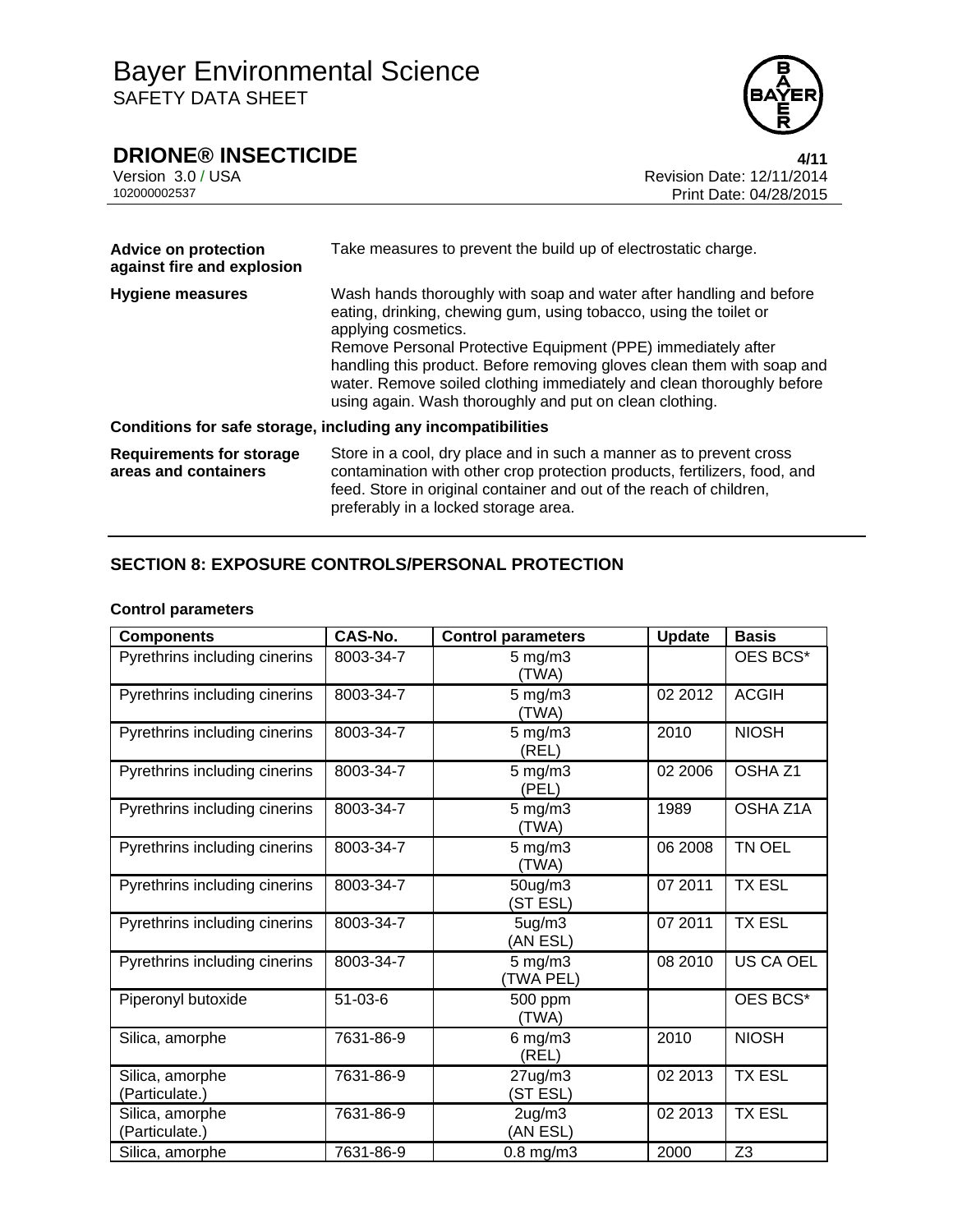

# **DRIONE® INSECTICIDE** 5/11<br>Version 3.0 / USA 6/11/2014

Version 3.0 / USA Revision Date: 12/11/2014<br>10200002537 Print Date: 04/28/2015 Print Date: 04/28/2015

|                                                                  |            | (TWA)                                                     |         |               |
|------------------------------------------------------------------|------------|-----------------------------------------------------------|---------|---------------|
| Silica, amorphe                                                  | 7631-86-9  | 20millions of particles per<br>cubic foot of air<br>(TWA) | 2000    | Z3            |
| Distillates (petroleum),<br>hydrotreated light<br>(Non-aerosol.) | 64742-47-8 | 200 mg/m3<br>(TWA)                                        | 02 2012 | <b>ACGIH</b>  |
| Distillates (petroleum),<br>hydrotreated light<br>(Non-aerosol.) | 64742-47-8 | 200 mg/m3<br>(TWA)                                        | 02 2012 | <b>ACGIH</b>  |
| Distillates (petroleum),<br>hydrotreated light                   | 64742-47-8 | 100 mg/m3<br>(REL)                                        | 2010    | <b>NIOSH</b>  |
| Distillates (petroleum),<br>hydrotreated light                   | 64742-47-8 | 350ug/m3<br>(AN ESL)                                      | 07 2011 | <b>TX ESL</b> |
| Distillates (petroleum),<br>hydrotreated light                   | 64742-47-8 | 3500ug/m3<br>(ST ESL)                                     | 07 2011 | <b>TX ESL</b> |

\*OES BCS: Internal Bayer CropScience "Occupational Exposure Standard"

#### **Exposure controls**

#### **Personal protective equipment**

In normal use and handling conditions please refer to the label and/or leaflet. In all other cases the following recommendations would apply.

| <b>Respiratory protection</b>      | When respirators are required, select NIOSH approved equipment<br>based on actual or potential airborne concentrations and in<br>accordance with the appropriate regulatory standards and/or industry<br>recommendations. |  |  |
|------------------------------------|---------------------------------------------------------------------------------------------------------------------------------------------------------------------------------------------------------------------------|--|--|
| <b>Hand protection</b>             | Chemical resistant nitrile rubber gloves                                                                                                                                                                                  |  |  |
| Eye protection                     | Tightly fitting safety goggles                                                                                                                                                                                            |  |  |
| Skin and body protection           | Wear long-sleeved shirt and long pants and shoes plus socks.                                                                                                                                                              |  |  |
| <b>General protective measures</b> | Follow manufacturer's instructions for cleaning/maintaining PPE. If<br>no such instructions for washables, use detergent and warm/tepid<br>water.<br>Keep and wash PPE separately from other laundry.                     |  |  |

## **SECTION 9. PHYSICAL AND CHEMICAL PROPERTIES**

| Appearance             | white to light yellow |
|------------------------|-----------------------|
| <b>Physical State</b>  | powder                |
| Odor                   | very faint            |
| <b>Odour Threshold</b> | no data available     |
| рH                     | no data available     |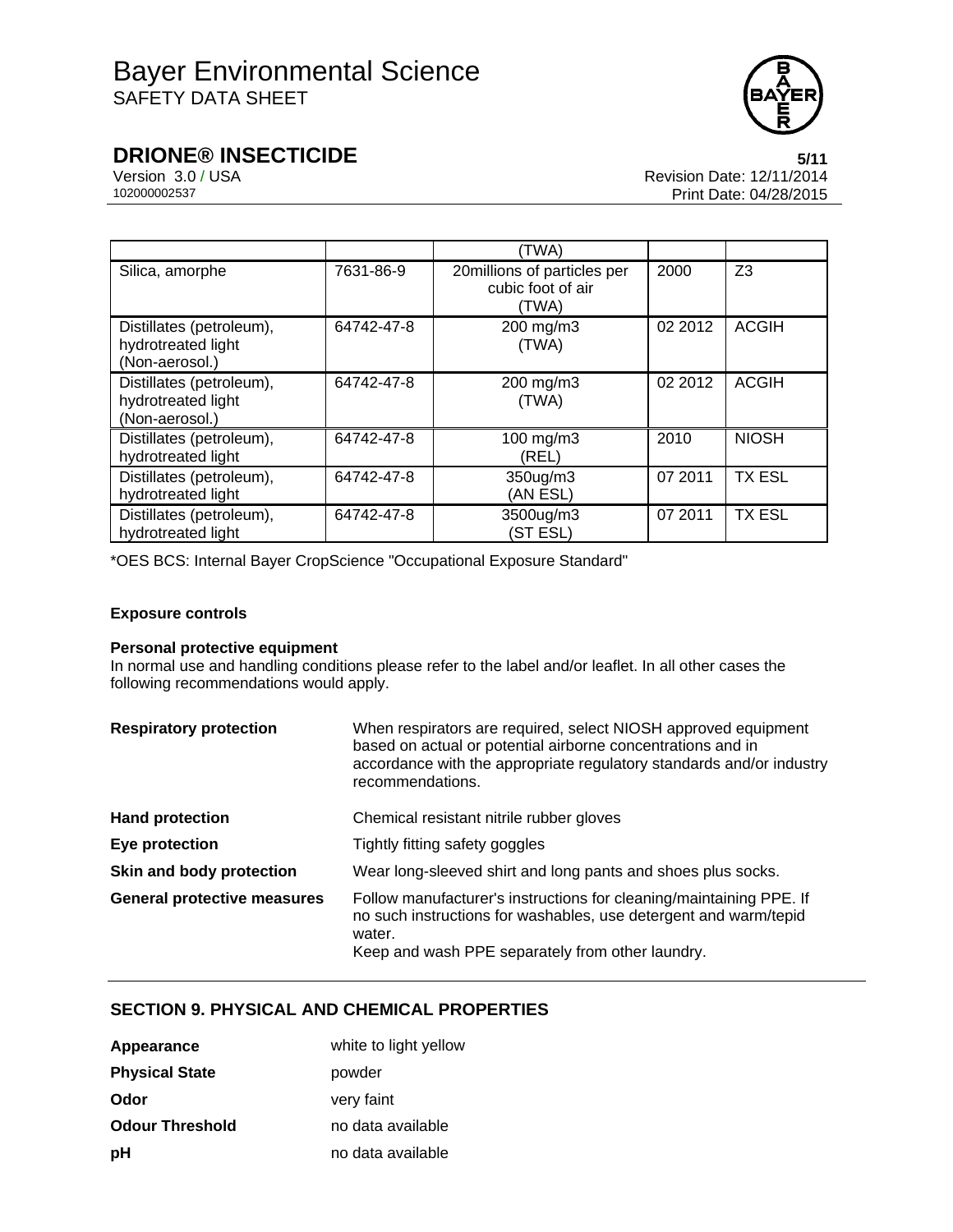# Bayer Environmental Science SAFETY DATA SHEET

# **DRIONE® INSECTICIDE**<br>Version 3.0 / USA **6/11**<br>Revision Date: 12/11/2014



Version 3.0 / USA **Revision Date: 12/11/2014**<br>102000002537 Print Date: 04/28/2015 Print Date: 04/28/2015

| <b>Vapor Pressure</b>                                   | no data available                |
|---------------------------------------------------------|----------------------------------|
| Vapor Density (Air = 1)                                 | no data available                |
| <b>Bulk density</b>                                     | $12.2$ lb/ft <sup>3</sup>        |
| <b>Evapouration rate</b>                                | not applicable                   |
| <b>Boiling Point</b><br><b>Melting / Freezing Point</b> | not applicable<br>not applicable |
| <b>Water solubility</b>                                 | insoluble                        |
| <b>Minimum Ignition Energy</b>                          | no data available                |
| <b>Decomposition</b><br>temperature                     | no data available                |
| <b>Partition coefficient: n-</b><br>octanol/water       | no data available                |
| <b>Viscosity</b>                                        |                                  |
|                                                         | not applicable                   |
| <b>Flash point</b>                                      | not applicable                   |
| <b>Autoignition temperature</b>                         | no data available                |
| <b>Lower explosion limit</b>                            | not applicable                   |
| <b>Upper explosion limit</b>                            | not applicable                   |
| <b>Explosivity</b>                                      | no data available                |
| <b>Dust explosion class</b>                             | no data available                |

## **SECTION 10: STABILITY AND REACTIVITY**

| <b>Reactivity</b>                            |                                                                                         |
|----------------------------------------------|-----------------------------------------------------------------------------------------|
| <b>Thermal decomposition</b>                 | no data available                                                                       |
| <b>Chemical stability</b>                    | Stable under recommended storage conditions.                                            |
| <b>Possibility of hazardous</b><br>reactions | No hazardous reactions when stored and handled according to<br>prescribed instructions. |
| <b>Conditions to avoid</b>                   | Exposure to moisture.                                                                   |
| Incompatible materials                       | no data available                                                                       |
| <b>Hazardous decomposition</b><br>products   | No decomposition products expected under normal conditions of use.                      |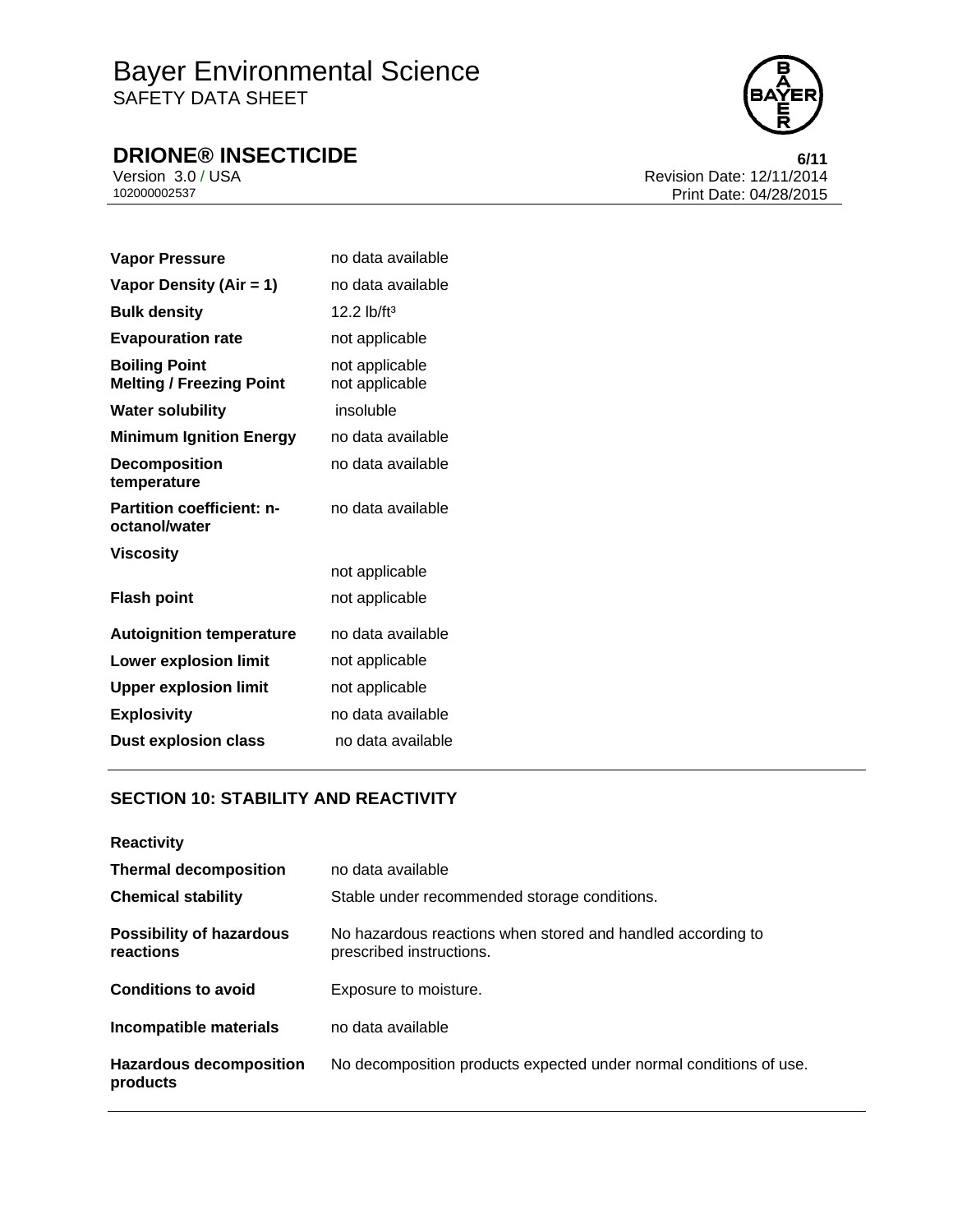

**DRIONE® INSECTICIDE 7/11**

Version 3.0 / USA Revision Date: 12/11/2014 Print Date: 04/28/2015

## **SECTION 11: TOXICOLOGICAL INFORMATION**

| <b>Exposure routes</b>               | Eye contact, Skin Absorption, Ingestion, Inhalation                                                                 |  |  |
|--------------------------------------|---------------------------------------------------------------------------------------------------------------------|--|--|
| <b>Immediate Effects</b><br>Eye      | Moderate eye irritation.                                                                                            |  |  |
| <b>Skin</b>                          | Harmful if absorbed through skin. May cause slight irritation.                                                      |  |  |
| Ingestion                            | Ingestion of large amounts may be harmful (see Signs and<br>Symptoms).                                              |  |  |
| <b>Inhalation</b>                    | Inhalation may cause irritation of nasal passages.                                                                  |  |  |
| Information on toxicological effects |                                                                                                                     |  |  |
| <b>Acute oral toxicity</b>           | LD50 (rat) $> 5,000$ mg/kg                                                                                          |  |  |
| <b>Acute inhalation toxicity</b>     | $LC50$ (rat) $> 5.4$ mg/l<br>Exposure time: 4 h<br>Determined in the form of dust.                                  |  |  |
|                                      | $LC50$ (rat) > 20 mg/l<br>Exposure time: 1 h<br>Determined in the form of dust.<br>Extrapolated from the 4 hr LC50. |  |  |
| <b>Acute dermal toxicity</b>         | LD50 (rabbit) $> 2,000$ mg/kg                                                                                       |  |  |
| <b>Skin irritation</b>               | Slight irritation (rabbit)                                                                                          |  |  |
| <b>Eye irritation</b>                | Mild eye irritation. (rabbit)                                                                                       |  |  |
| <b>Sensitisation</b>                 | Non-sensitizing. (guinea pig)<br>OECD Test Guideline 406, Buehler test                                              |  |  |
| <b>Repeated dose toxicity</b>        | Chronic toxicity                                                                                                    |  |  |

#### **Assessment repeated dose toxicity**

Pyrethrin did not cause specific target organ toxicity in experimental animal studies. Piperonyl butoxide did not cause specific target organ toxicity in experimental animal studies.

#### **Assessment Mutagenicity**

Pyrethrin was not mutagenic or genotoxic in a battery of in vitro and in vivo tests. Piperonyl butoxide was not mutagenic or genotoxic in a battery of in vitro and in vivo tests.

#### **Assessment Carcinogenicity**

Pyrethrin was not carcinogenic in lifetime feeding studies in rats and mice. Piperonyl butoxide was not carcinogenic in lifetime feeding studies in rats and mice.

#### **ACGIH**

| Pyrethrins including cinerins | 8003-34-7 | Group A4 |
|-------------------------------|-----------|----------|
| NTP                           |           |          |
| None.                         |           |          |
| IARC                          |           |          |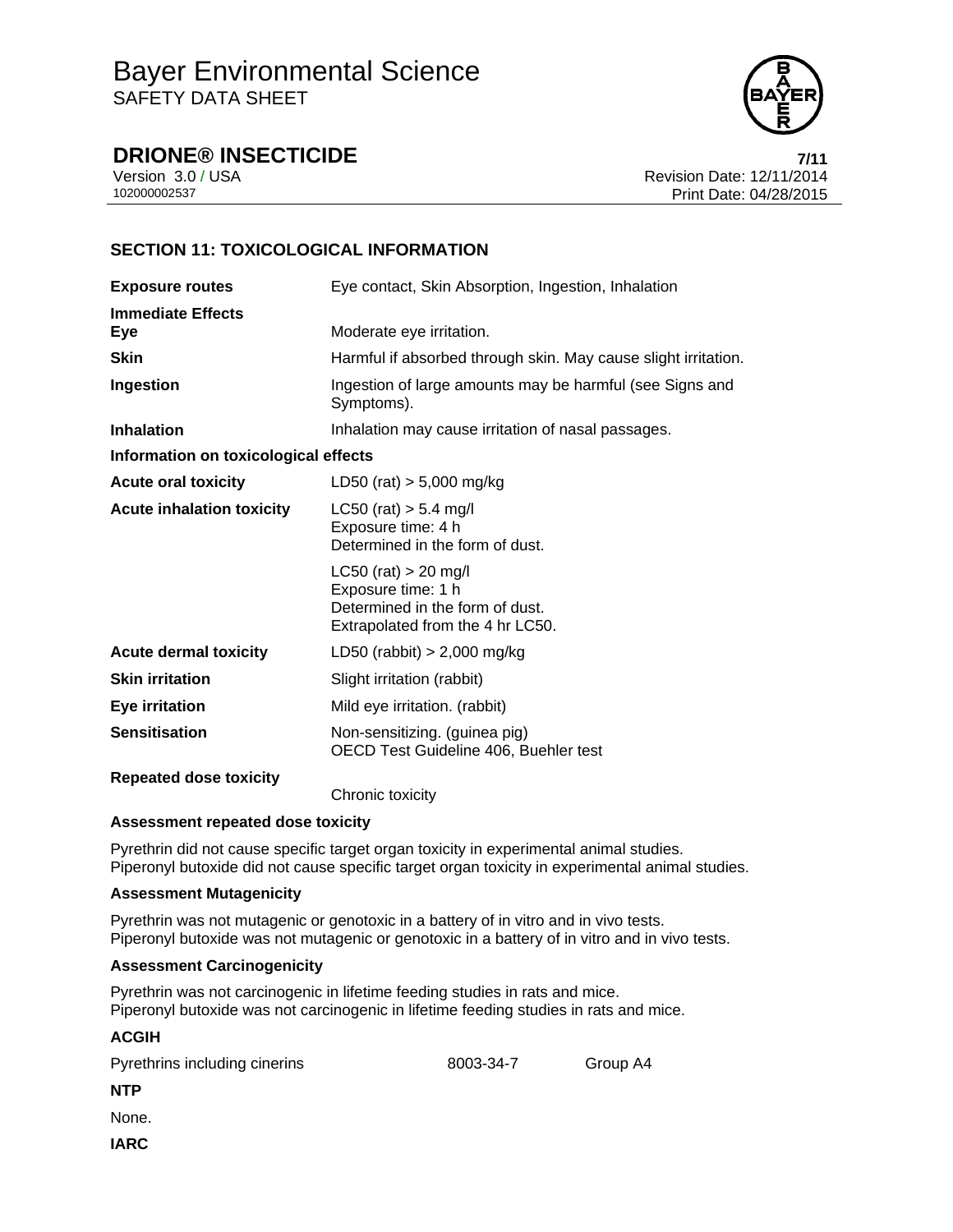## Bayer Environmental Science SAFETY DATA SHEET

## **DRIONE® INSECTICIDE** 8/11

Version 3.0 / USA Revision Date: 12/11/2014<br>102000002537<br>Print Date: 04/28/2015 Print Date: 04/28/2015

| Piperonyl butoxide |
|--------------------|
| Silica, amorphe    |

51-03-6 **Overall evaluation: 3** 7631-86-9 **Overall evaluation: 3** 

#### **OSHA**

None.

#### **Assessment toxicity to reproduction**

Pyrethrin did not cause reproductive toxicity in a two-generation study in rats. Piperonyl butoxide did not cause reproductive toxicity in a two-generation study in rats.

#### **Assessment developmental toxicity**

Pyrethrin did not cause developmental toxicity in rats and rabbits. Piperonyl butoxide did not cause developmental toxicity in rats and rabbits.

#### **Further information**

Only acute toxicity studies have been performed on the formulated product. The non-acute information pertains to the active ingredient(s).

## **SECTION 12: ECOLOGICAL INFORMATION**

| <b>Biodegradability</b>          | Pyrethrin: ; not rapidly biodegradable<br>Piperonyl butoxide: ; not rapidly biodegradable                                                                                                                                                                                                                                                                                                                                                                                                                                                                                    |
|----------------------------------|------------------------------------------------------------------------------------------------------------------------------------------------------------------------------------------------------------------------------------------------------------------------------------------------------------------------------------------------------------------------------------------------------------------------------------------------------------------------------------------------------------------------------------------------------------------------------|
| Koc                              | Pyrethrin: Koc: 12472 - 74175<br>Piperonyl butoxide: Koc: 399 - 830                                                                                                                                                                                                                                                                                                                                                                                                                                                                                                          |
| <b>Bioaccumulation</b>           | Pyrethrin: Bioconcentration factor (BCF) 471; Does not bioaccumulate.<br>Piperonyl butoxide: ; Potential bioaccumulation                                                                                                                                                                                                                                                                                                                                                                                                                                                     |
| <b>Mobility in soil</b>          | Pyrethrin: Immobile in soil<br>Piperonyl butoxide: Moderately mobile in soils                                                                                                                                                                                                                                                                                                                                                                                                                                                                                                |
| <b>Environmental precautions</b> | Do not allow to get into surface water, drains and ground water.<br>Do not apply when weather conditions favor runoff or drift.<br>Do not apply directly to water, to areas where surface water is present<br>or to intertidal areas below the mean high water mark.<br>Do not contaminate surface or ground water by cleaning equipment or<br>disposal of wastes, including equipment wash water.<br>Do not apply this product or allow it to drift to blooming crops or weeds if<br>bees are visiting the treatment area.<br>Apply this product as specified on the label. |

## **SECTION 13: DISPOSAL CONSIDERATIONS**

#### **Waste treatment methods**

**Product** Do not contaminate water, food, or feed by disposal. Follow container label instructions for disposal of wastes generated during use in compliance with the product label.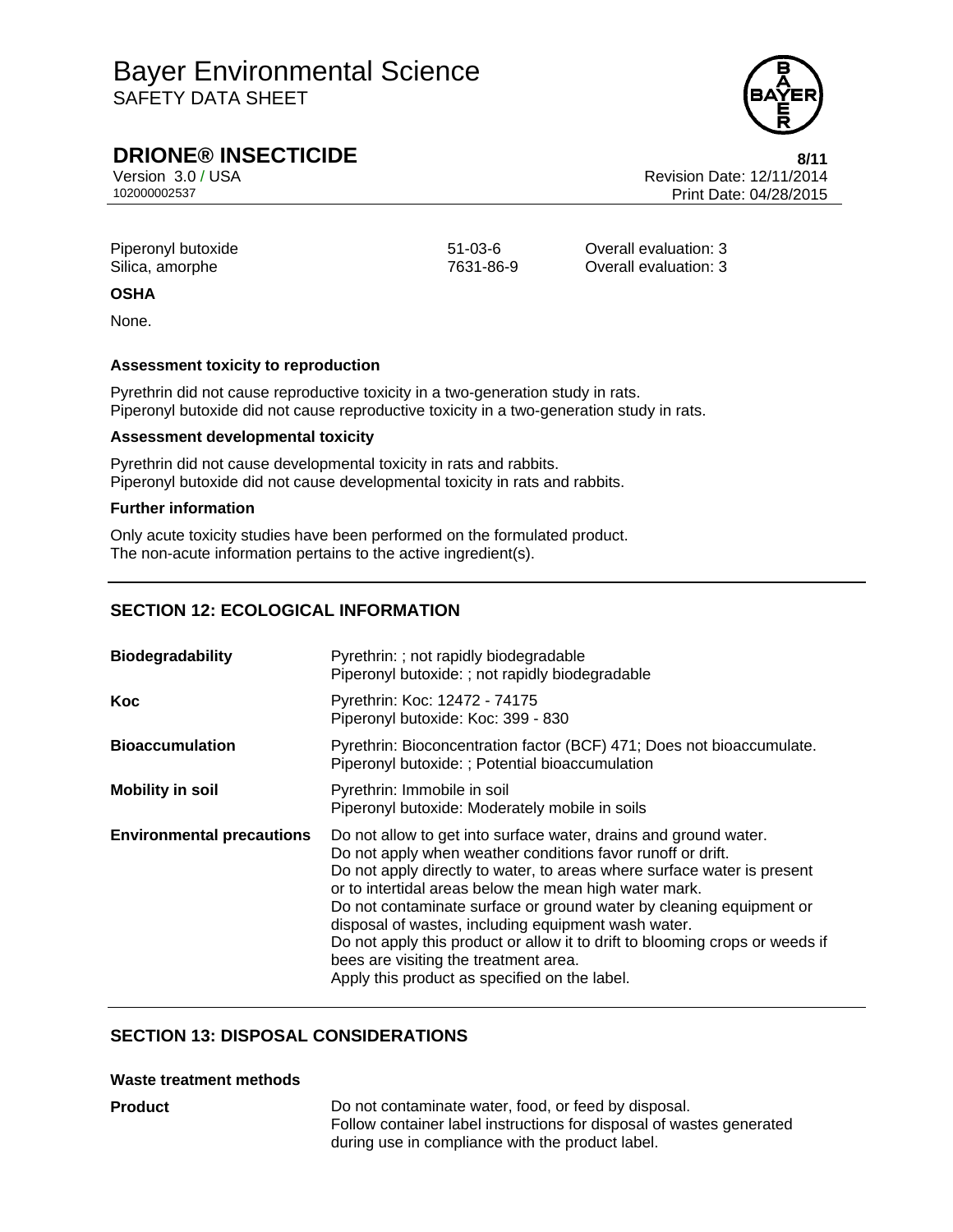

# **DRIONE® INSECTICIDE**<br>Version 3.0 / USA **Properties Access 2011**<br>Revision Date: 12/11/2014

Version 3.0 / USA Revision Date: 12/11/2014<br>10200002537 Print Date: 04/28/2015 Print Date: 04/28/2015

|                               | Never place unused product down any indoor or outdoor drain.                                                                                                                                                                                                                                       |
|-------------------------------|----------------------------------------------------------------------------------------------------------------------------------------------------------------------------------------------------------------------------------------------------------------------------------------------------|
| <b>Contaminated packaging</b> | Completely empty container into application equipment, then dispose of<br>empty container in a sanitary landfill, by incineration or by other<br>procedures approved by state/provincial and local authorities.<br>If burned, stay out of smoke.<br>Follow advice on product label and/or leaflet. |
| <b>RCRA Information</b>       | Characterization and proper disposal of this material as a special or<br>hazardous waste is dependent upon Federal, State and local laws and<br>are the user's responsibility. RCRA classification may apply.                                                                                      |

### **SECTION 14: TRANSPORT INFORMATION**

| 49CFR<br>UN number<br>Class<br>Packaging group<br>Marine pollutant<br>Proper shipping name<br><b>RQ</b>  | 3077<br>9<br>Ш<br>Marine pollutant<br>ENVIRONMENTALLY HAZARDOUS SUBSTANCES, SOLID,<br>N.O.S.<br>(PYRETHRINS)<br>Reportable Quantity is reached with 100 lb of product. |
|----------------------------------------------------------------------------------------------------------|------------------------------------------------------------------------------------------------------------------------------------------------------------------------|
| <b>IMDG</b><br>UN number<br>Class<br>Packaging group<br>Marine pollutant<br>Proper shipping name         | 3077<br>9<br>Ш<br><b>YES</b><br>ENVIRONMENTALLY HAZARDOUS SUBSTANCE, SOLID,<br>N.O.S.<br>(PYRETHRINS MIXTURE)                                                          |
| <b>IATA</b><br>UN number<br>Class<br>Packaging group<br>Environm. Hazardous Mark<br>Proper shipping name | 3077<br>9<br>Ш<br><b>YES</b><br>ENVIRONMENTALLY HAZARDOUS SUBSTANCE, SOLID,<br>N.O.S.<br>(PYRETHRINS MIXTURE)                                                          |

This transportation information is not intended to convey all specific regulatory information relating to this product. It does not address regulatory variations due to package size or special transportation requirements.

| Freight Classification: |
|-------------------------|
|-------------------------|

INSECTICIDES OR FUNGICIDES, N.O.I., OTHER THAN POISON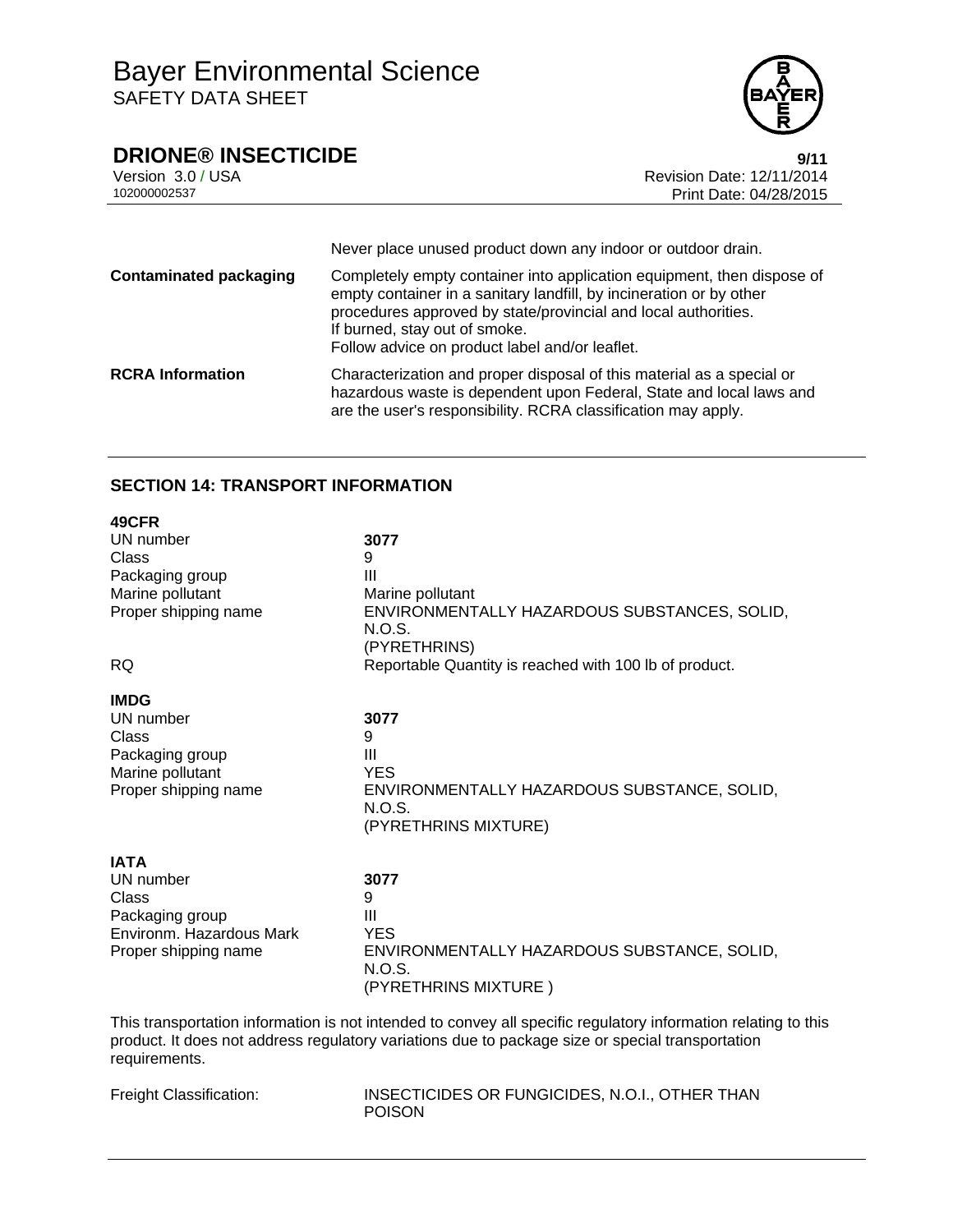

## **DRIONE® INSECTICIDE 10/11**

Version 3.0 / USA Revision Date: 12/11/2014 102000002537 Print Date: 04/28/2015

## **SECTION 15: REGULATORY INFORMATION**

**EPA Registration No.** 432-992 **US Federal Regulations TSCA list** Piperonyl butoxide 51-03-6 Silica, amorphe 7631-86-9 **US. Toxic Substances Control Act (TSCA) Section 12(b) Export Notification (40 CFR 707, Subpt D)** None. **SARA Title III - Section 302 - Notification and Information** None. **SARA Title III - Section 313 - Toxic Chemical Release Reporting** Piperonyl butoxide 51-03-6 1.0% **US States Regulatory Reporting CA Prop65** This product does not contain any substances known to the State of California to cause cancer.

This product does not contain any substances known to the State of California to cause reproductive harm.

| <b>US State Right-To-Know Ingredients</b><br>Pyrethrins including cinerins<br>Piperonyl butoxide<br>Silica, amorphe                                                                                  | 8003-34-7<br>$51 - 03 - 6$<br>7631-86-9 | CA, CT, MN, RI<br>NJ.<br>CA, MN |       |
|------------------------------------------------------------------------------------------------------------------------------------------------------------------------------------------------------|-----------------------------------------|---------------------------------|-------|
| <b>Canadian Regulations</b><br><b>Canadian Domestic Substance List</b><br>Pyrethrins including cinerins<br>Piperonyl butoxide<br>Silica, amorphe                                                     | 8003-34-7<br>$51-03-6$<br>7631-86-9     |                                 |       |
| <b>Environmental</b><br><b>CERCLA</b><br>Pyrethrins including cinerins<br><b>Clean Water Section 307 Priority Pollutants</b><br>None.<br>Safe Drinking Water Act Maximum Contaminant Levels<br>None. | 8003-34-7                               |                                 | 1 lbs |
| <b>International Regulations</b><br><b>European Inventory of Existing Commercial Substances (EINECS)</b><br>Pyrethrins including cinerins<br>Piperonyl butoxide                                      | 8003-34-7<br>51-03-6                    |                                 |       |

#### **EPA/FIFRA Information:**

Silica, amorphe 7631-86-9

This chemical is a pesticide product registered by the Environmental Protection Agency and is subject to certain labeling requirements under federal pesticide law. These requirements differ from the classification criteria and hazard information required for safety data sheets, and for workplace labels of non-pesticide chemicals. Following is the hazard information required on the pesticide label: